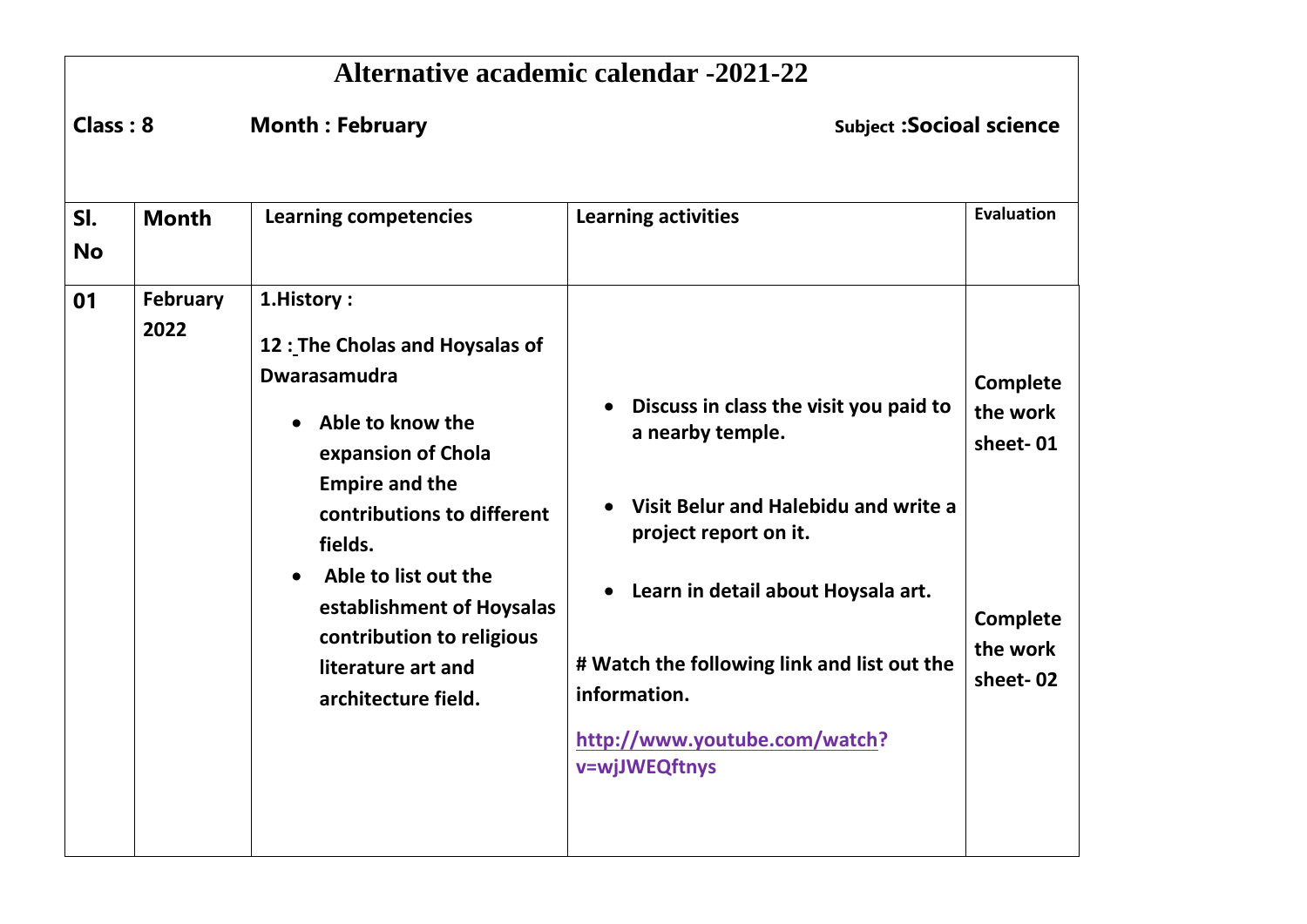| 02. Sociolagy:<br><b>Types of society</b><br>Able to know the meaning<br>$\bullet$<br>nature and importance of<br>society.<br>Able to discuss the<br>$\bullet$<br>different types of society. | Compare and contrast the urban<br>life and rural life with the help of<br>the teacher<br><b>Conduct group discussion on</b><br>$\bullet$<br>ideal society concept<br><b>Make list of societies in your</b><br>$\bullet$<br>village and discuss in your<br>class.<br>Watch the following you tube link<br>$\bullet$<br>and list out the Information.<br>http://www.youtube.com/watch?v=<br><b>VhSFncyVoQs.</b> | Complete<br>the work<br>sheet-03<br>Complete<br>the work<br>sheet-04<br>Complete |
|-----------------------------------------------------------------------------------------------------------------------------------------------------------------------------------------------|---------------------------------------------------------------------------------------------------------------------------------------------------------------------------------------------------------------------------------------------------------------------------------------------------------------------------------------------------------------------------------------------------------------|----------------------------------------------------------------------------------|
|                                                                                                                                                                                               |                                                                                                                                                                                                                                                                                                                                                                                                               | the work<br>sheet-05                                                             |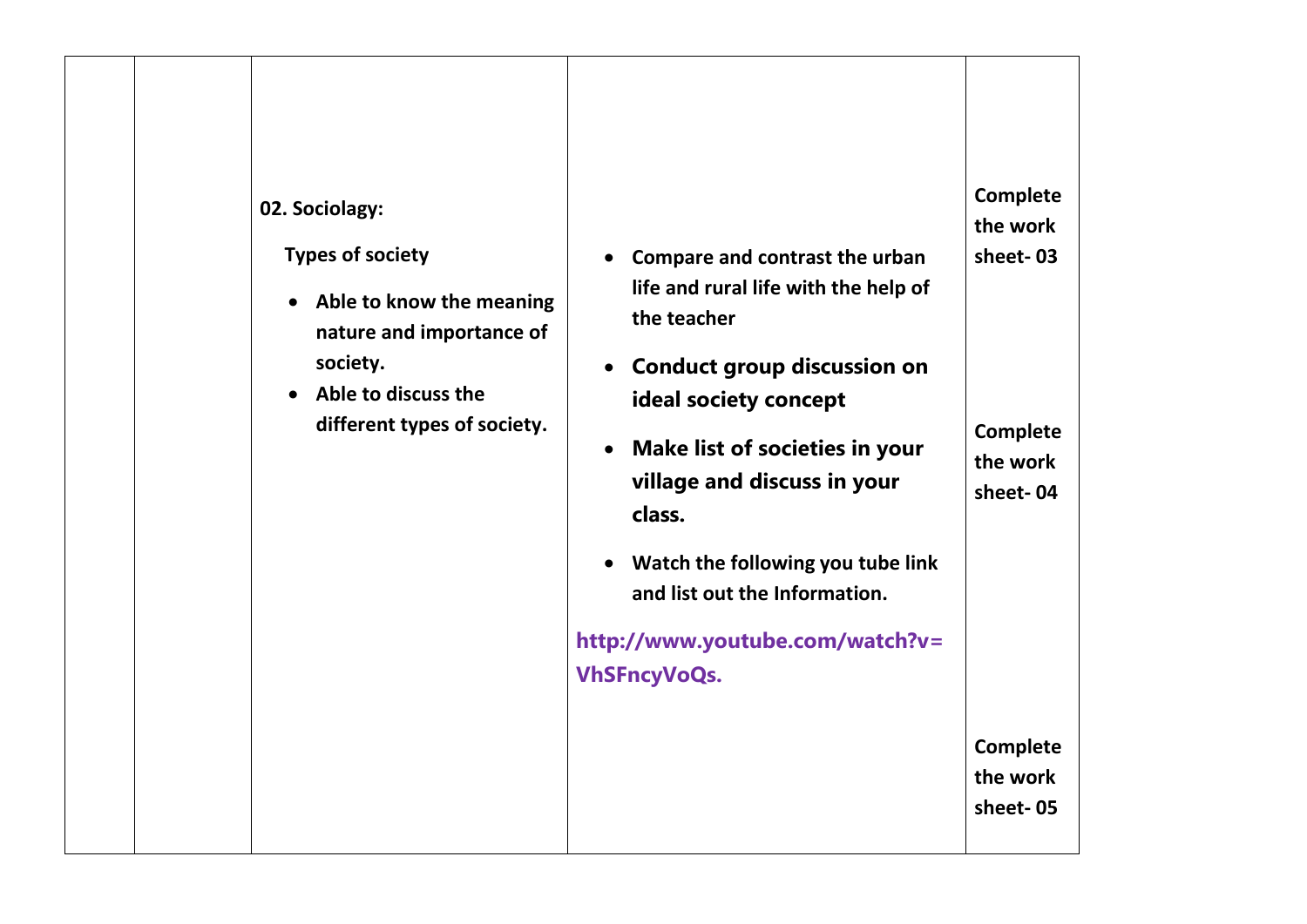| 3. Geography:<br>05 Biosphere:<br>Able to know the meaning<br>$\bullet$<br>of Biosphere and its<br>importance.<br>Able to describe the<br>$\bullet$<br>meaning of environment<br>environmental pollution<br>types of pollution and<br>preventive measures. | <b>Collect information on the</b><br>$\bullet$<br>impact of global warming also<br>enlist the ways of controlling<br>global warming<br>Watch the following link and list<br>$\bullet$<br>out the Information.<br>http://www.youtube.com/watch?v=l<br>ojgwnDGaP4. | Complete<br>the work<br>sheet-06<br><b>Complete</b><br>the work<br>sheet -07 |
|------------------------------------------------------------------------------------------------------------------------------------------------------------------------------------------------------------------------------------------------------------|------------------------------------------------------------------------------------------------------------------------------------------------------------------------------------------------------------------------------------------------------------------|------------------------------------------------------------------------------|
| 4. Economics<br>04. Government and the<br>economy.<br>Able to know the<br>importance of planning in                                                                                                                                                        | Make a chart of various currently<br>$\bullet$<br>ongoing programmers of<br>development and discuss with your<br>friends about them<br><b>Gather information about</b><br>$\bullet$<br>development and welfare                                                   | <b>Complete</b><br>the work<br>sheet -08                                     |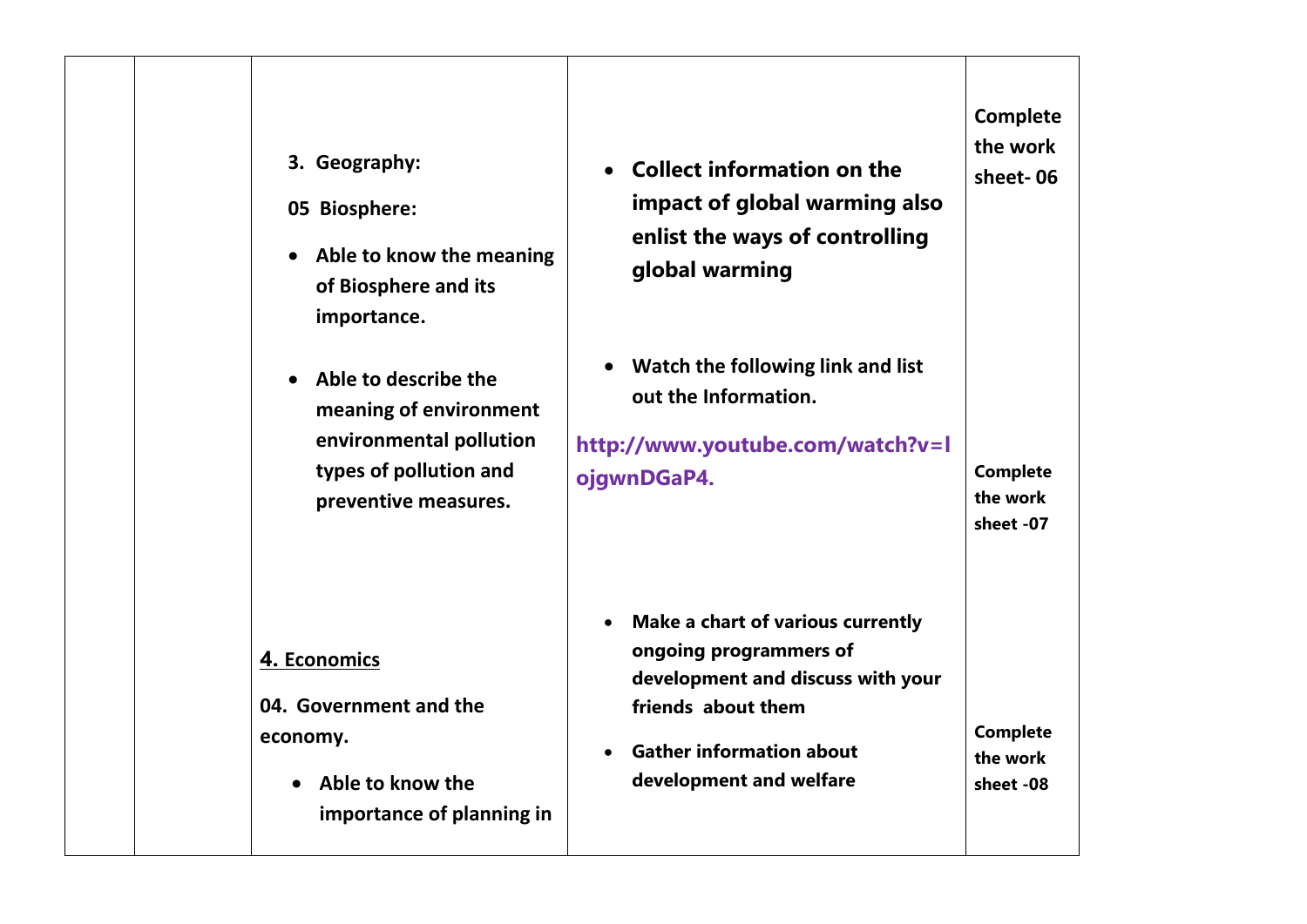| promoting economic<br>development.<br>Able to know the success<br>$\bullet$                                                  | programmes being implemented by<br>the Government of Karnataka.                                                                   |
|------------------------------------------------------------------------------------------------------------------------------|-----------------------------------------------------------------------------------------------------------------------------------|
| and failures of planning in<br>India.<br>Able to discuss the<br>$\bullet$<br>concepts of liberalization<br>privatization and | Watch the following you tube link<br>$\bullet$<br>and list out the Information.<br>http://www.youtube.com/watch?v=4<br>zWavLbpWE. |
| globalization (LPG).                                                                                                         |                                                                                                                                   |
|                                                                                                                              |                                                                                                                                   |
|                                                                                                                              |                                                                                                                                   |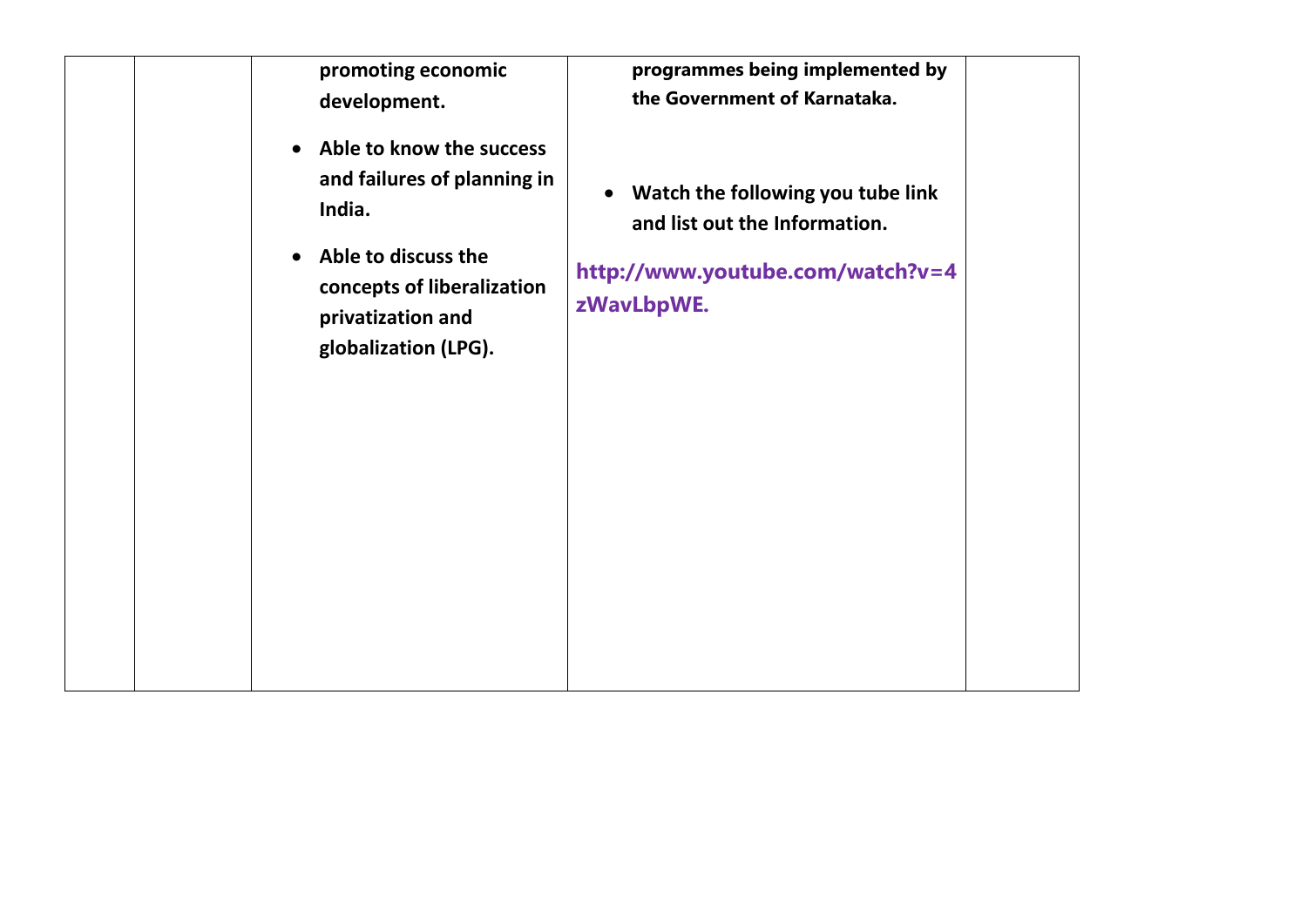**The Cholas and Hoysalas of Dwarasamudra**

#### **Work sheet number 1**

- **1. Fill in the blanks with the correct answers**
- **1. The most famous chola Educational Centre or agrahara was \_\_\_\_\_\_\_\_\_\_\_**
- **2. \_\_\_\_\_\_\_\_\_ was composed literary work Sekkilar.**
- **3. The Army of bodyguards during the time of the Hoysala was \_\_\_\_\_\_**
- **4. Another name of Hoysala king Vishnuvardhan was \_\_\_\_\_\_\_\_\_\_\_\_\_\_**
- **2. Complete the following.**

| Hoysala architecture | literary works Hoysala period |
|----------------------|-------------------------------|
|                      |                               |
|                      |                               |
|                      |                               |
|                      |                               |
|                      |                               |
|                      |                               |
|                      |                               |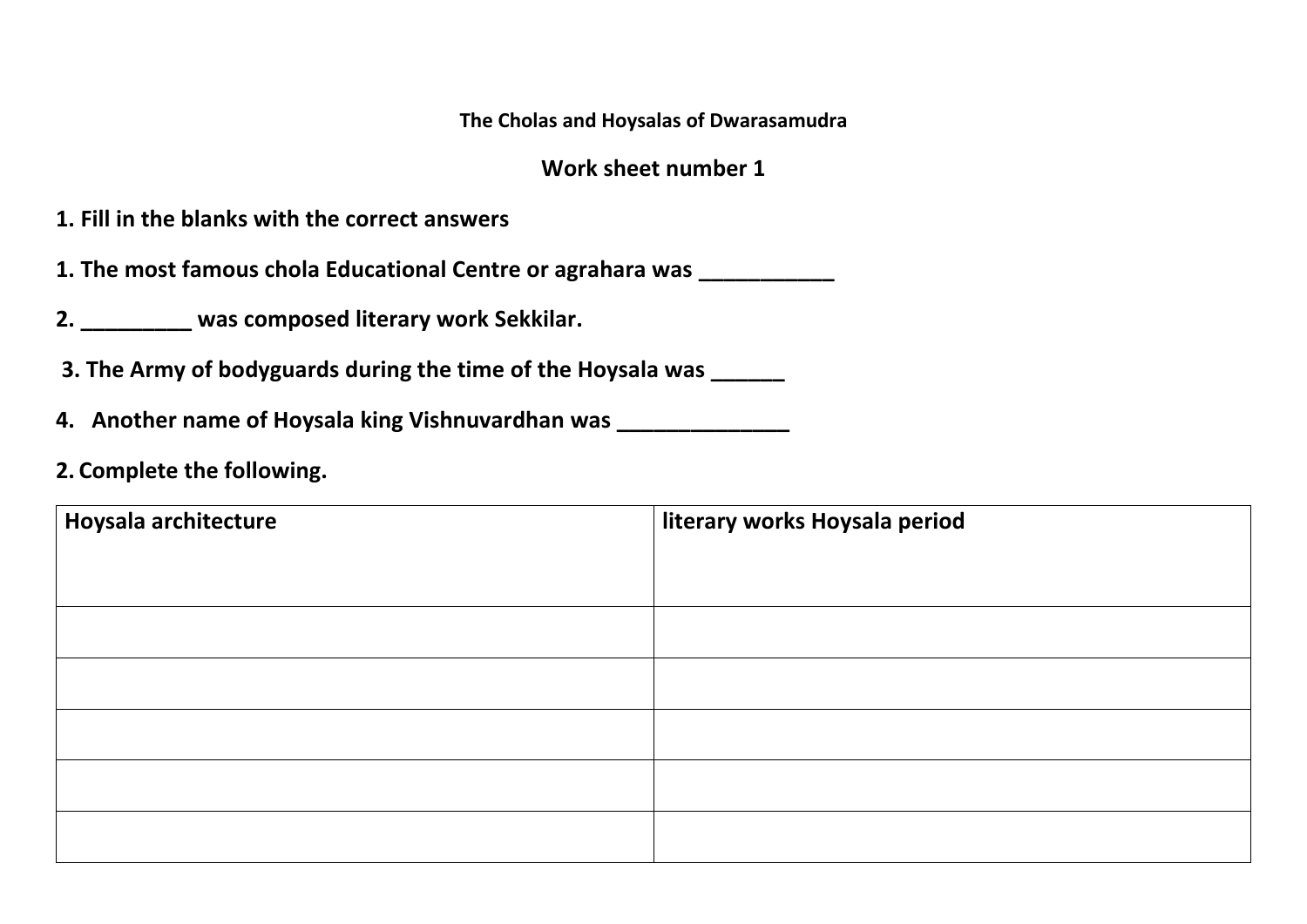**III. Find the following monuments with the help of the textbook.**





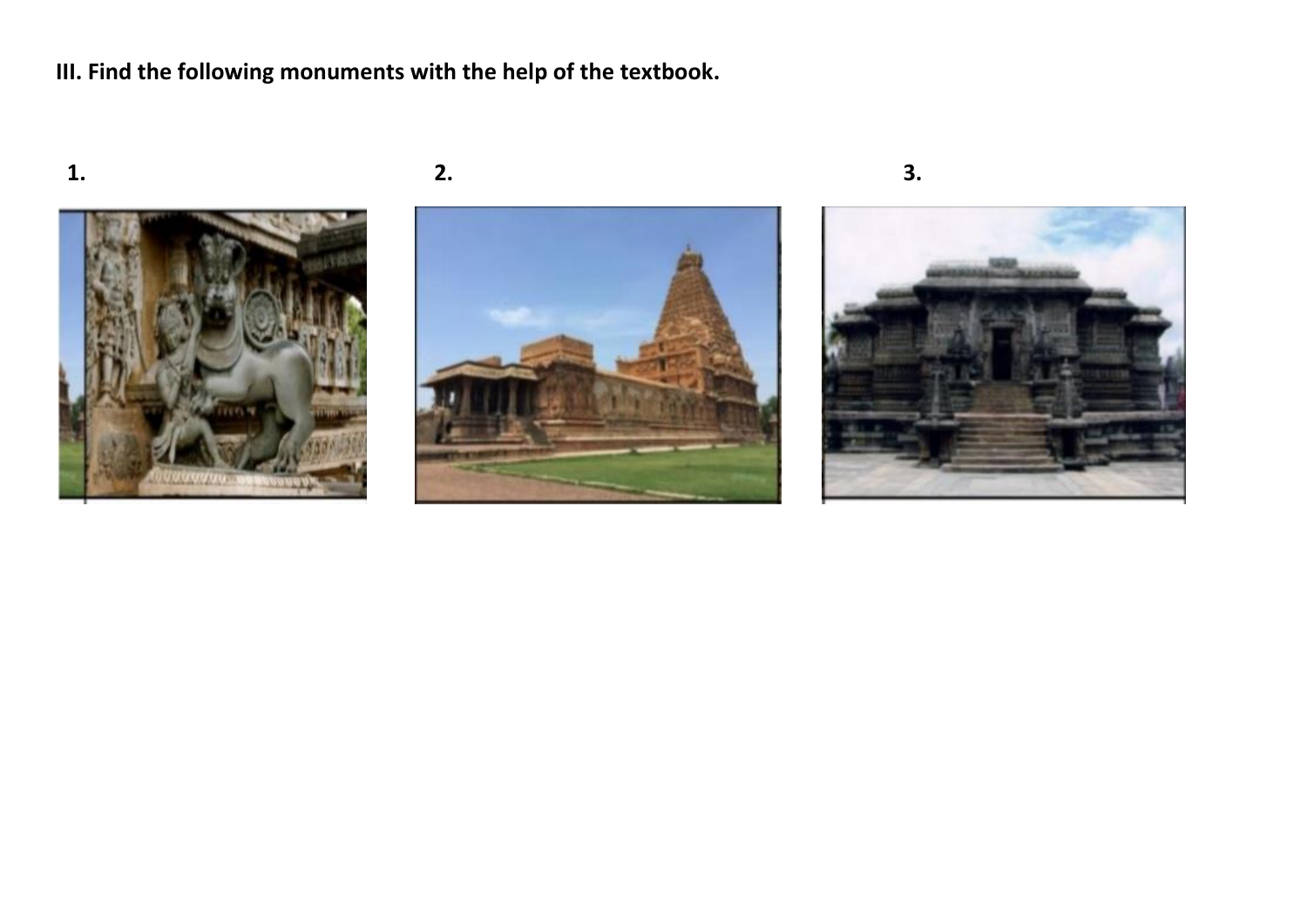**The Cholas and Hoysalas of Dwarasamudra**

#### **Worksheet number -2**

**I. Match the following** 

| 1)Harihara    | A) Harishchandra Kavya |  |
|---------------|------------------------|--|
| 2) Raghavanka | B)shabdamanidarpana    |  |
| 3) Keshiraja  | C) Girija Kalyana      |  |
| 4) Janna      | D) Jagannathvijaya     |  |
| 5)Rudrabhatta | E) Yashodhara Charita  |  |

- **2. Choice and write the correct answer.**
- **1. Bellandur Lake was constructed by \_\_\_\_\_\_\_\_\_\_\_\_\_**

**1) Rashtrakutas 2)Hoysalas 3)Cholas 4) Chalukyas of Badami**

- **2.\_\_\_\_\_\_ Part of the land revenue used to be collected as tax in Chola period**
- **1)1/10Part 2)1/5 Part 3)1/6 Part 4) 1/3 Part**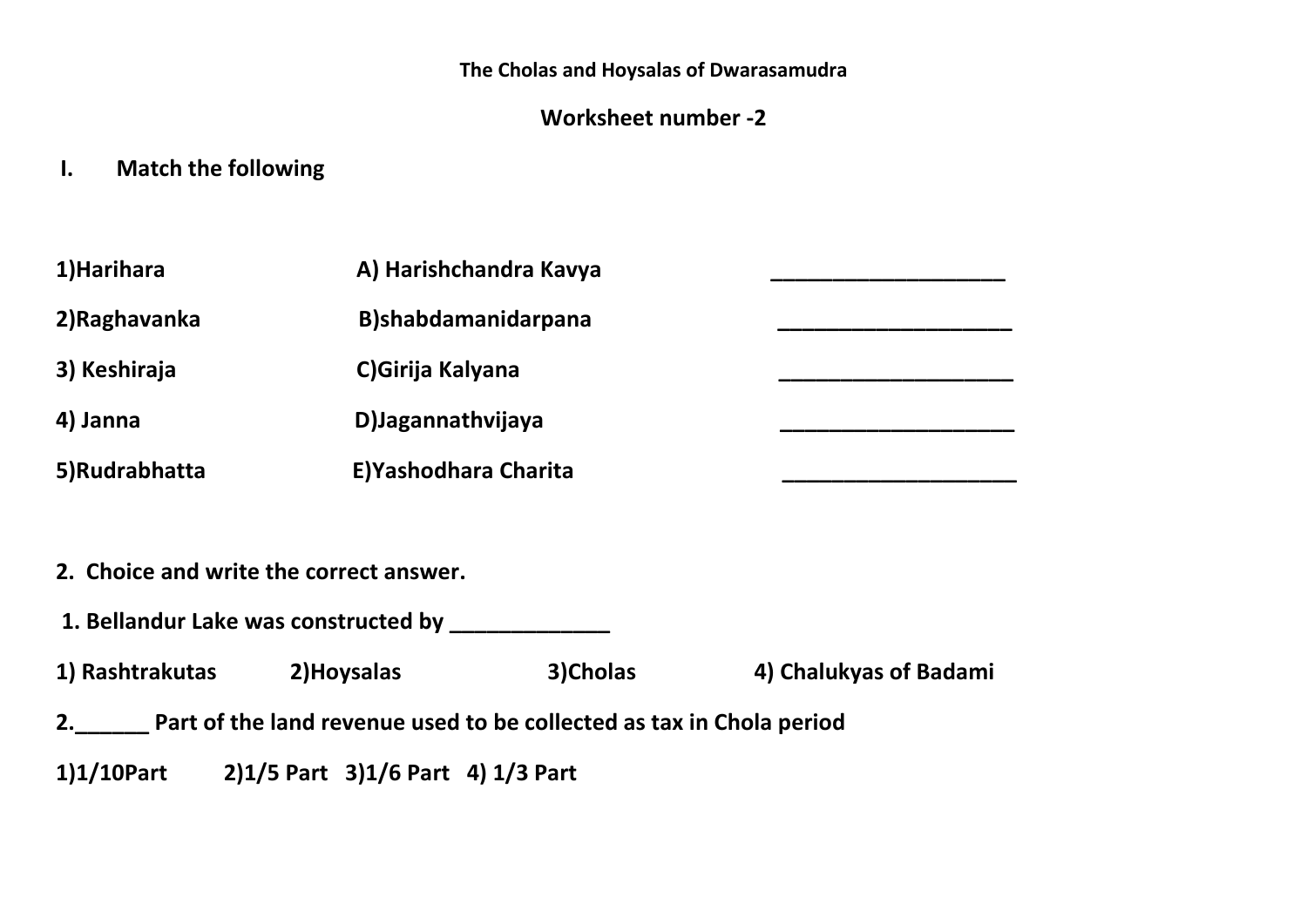- **3. Important features of Chola's administration**
- **1) Central Administrative development 2) Rural administrative development**
- **3) Urban administrative development 4) State Administrative development**
- **4.\_\_\_\_\_\_\_\_\_\_was the founder of Hoysala dynasty**
- **1) Ballala 2)Nrupakama 3)Ereyanga 4)Sala**

#### **Complete the following with the help of the textbook**

- 
- 

| <b>Dynasties</b> | founder | capital | administrative period |  |
|------------------|---------|---------|-----------------------|--|
| the Chola        |         |         |                       |  |
| <b>Hoysalas</b>  |         |         |                       |  |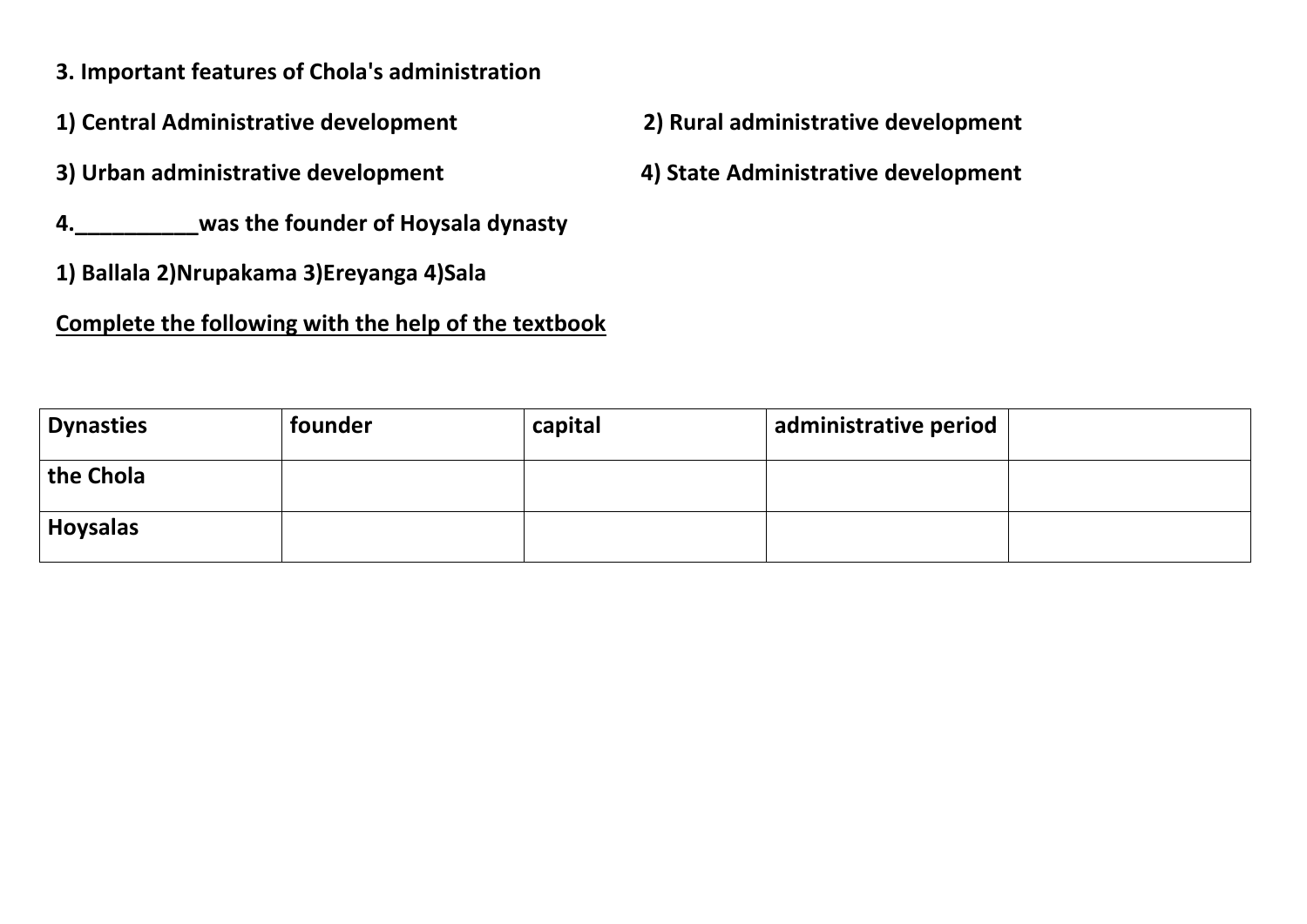## **Sociology Types of society Worksheet Number 3**

**1. Fill in the blanks with the correct answers**

**1) \_\_\_\_\_\_\_\_\_\_was used to plough in Agricultural society.**

**2) The distribution of skilled work is called as \_\_\_\_\_\_\_\_\_\_\_\_ .**

**3) In industrial societies, there is an increase in transport and \_\_\_\_\_\_\_\_\_\_ .**

**4) The mechanized production takes place in \_\_\_\_\_\_\_\_\_ society.**

- **II. Answer the following questions in one sentence.**
	- **1) What is a society?**
	- **2) What is a pastoral society?**
	- **3) What is an Industrial society?**
	- **4) What is jajmani system?**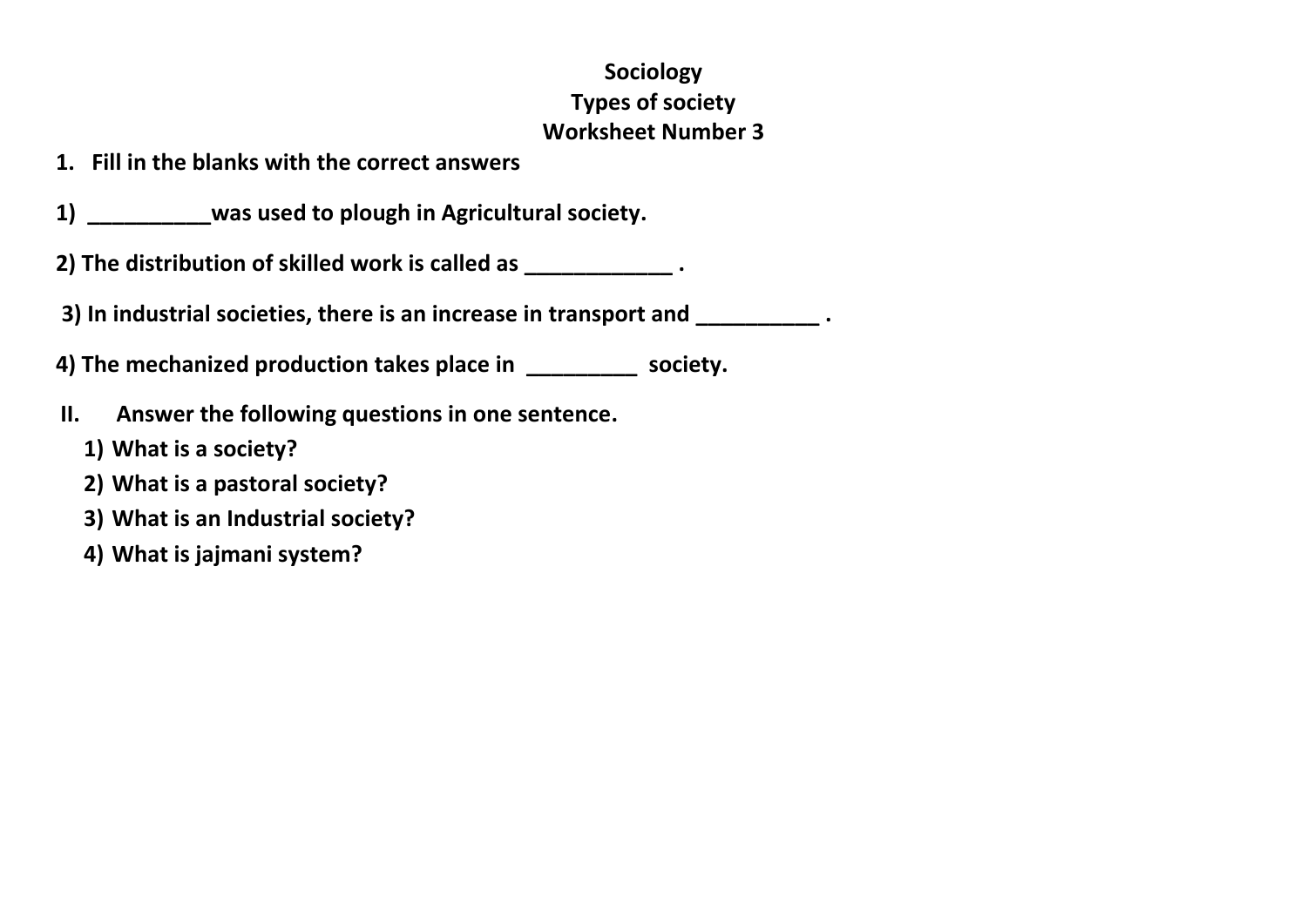Name the following societies with the help of pictures. III.











5.

#### **Worksheet Number 4**

who  $am1$  $\mathbf{L}$ 

 $2<sub>0</sub>$ 

- 1) Clues
- A) I am small in size.
- B) You can find direct and primary relationship in me.
- C) My people desires were limited.

 $3.$ 

Ans:- \_\_\_\_\_\_\_\_\_\_\_\_\_\_\_\_\_\_\_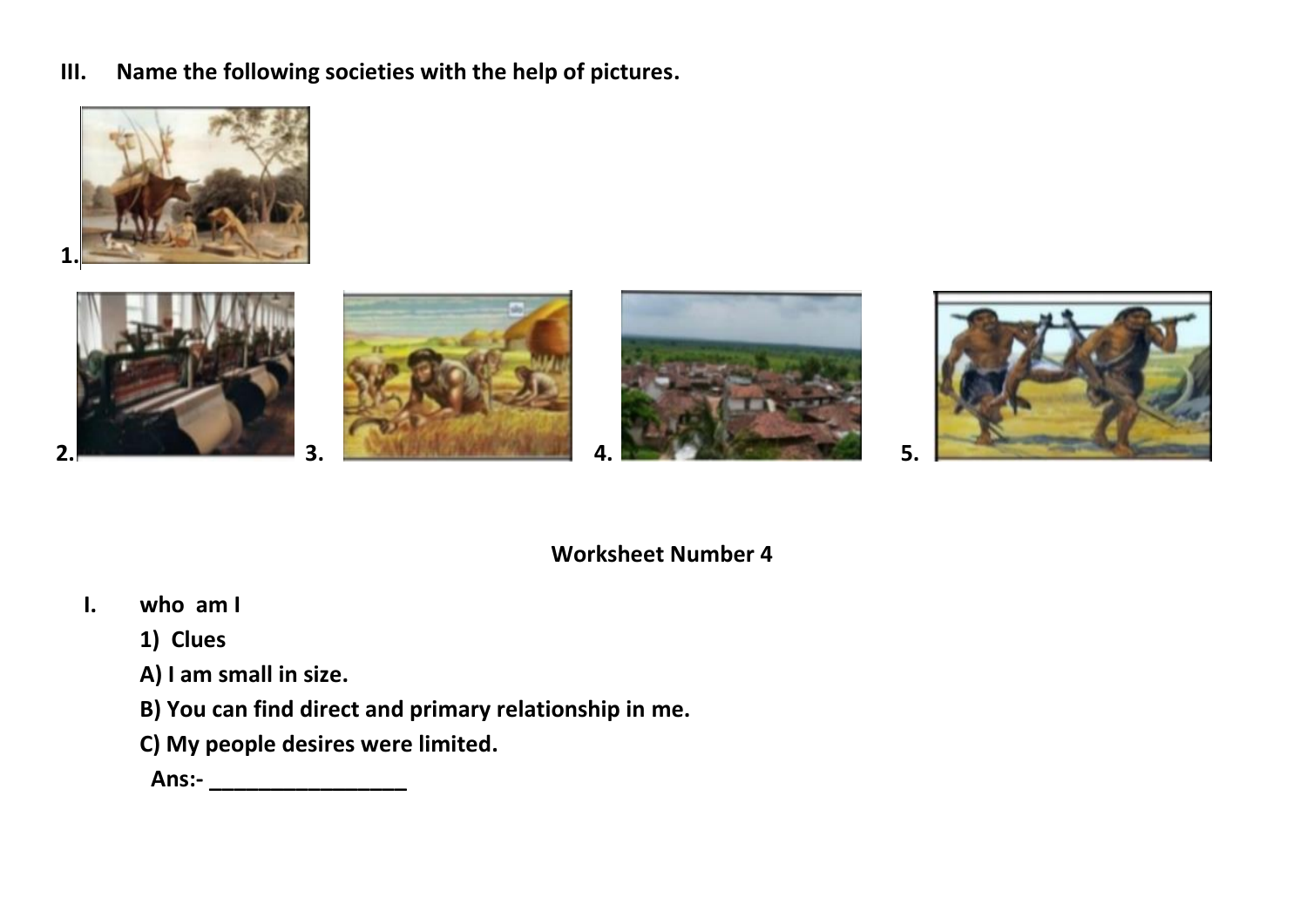**2) Clues**

- **a) I am recently developed society**
- **b) I helps to attain education and do commerce and business needed for the future**
- **c) Computers are the information storage hubs.**

**Ans:- \_\_\_\_\_\_\_\_\_\_\_\_\_\_\_\_**

 **3) Clues**

**a) I am divided as capitalists, labor class and business class.**

**b) Skill knowledge and training is needed for my development.**

**c) With effect of my influence the joint families of rural societies became nuclear families.**

 **Ans:\_\_\_\_\_\_\_\_\_\_\_\_\_\_\_\_**

- **II. Arrange the following societies into chronological order**
	- **1) Industrial society**
	- **2) Nomadic and semi Nomadic society**
	- **3) Agricultural society**
	- **4) pastoral society**
	- **5) urban society**

| <b>Answers</b> |  |  |
|----------------|--|--|
|                |  |  |
| 2.             |  |  |
|                |  |  |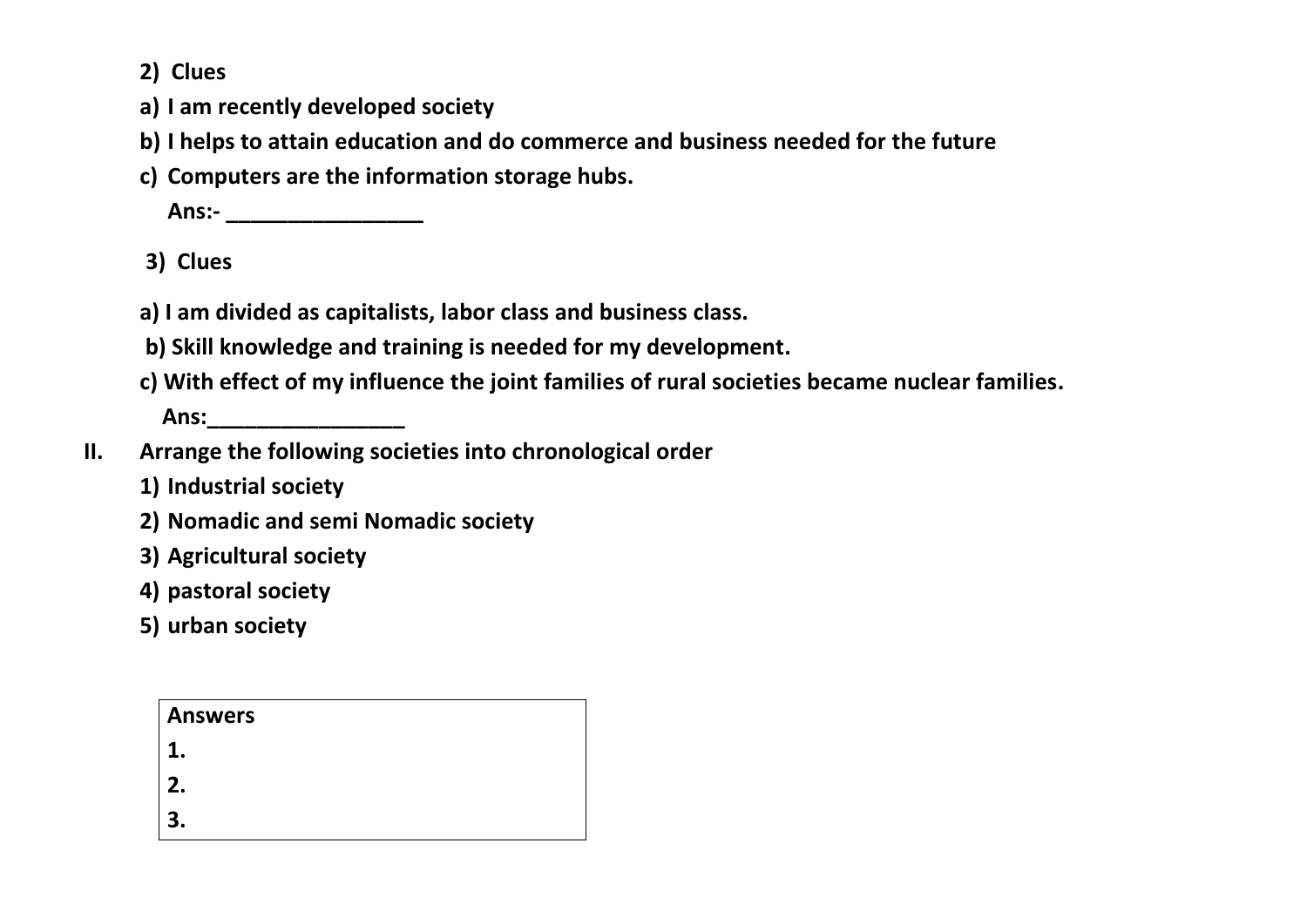| 4.   |  |  |
|------|--|--|
| l 5. |  |  |
|      |  |  |

# **III. Collect the information with the help of the textbook**

| <b>Features of society</b> | <b>Importance of society</b> |
|----------------------------|------------------------------|
|                            |                              |
|                            | າ                            |
| 3                          | 3                            |
| Δ                          | 4                            |
|                            | 5                            |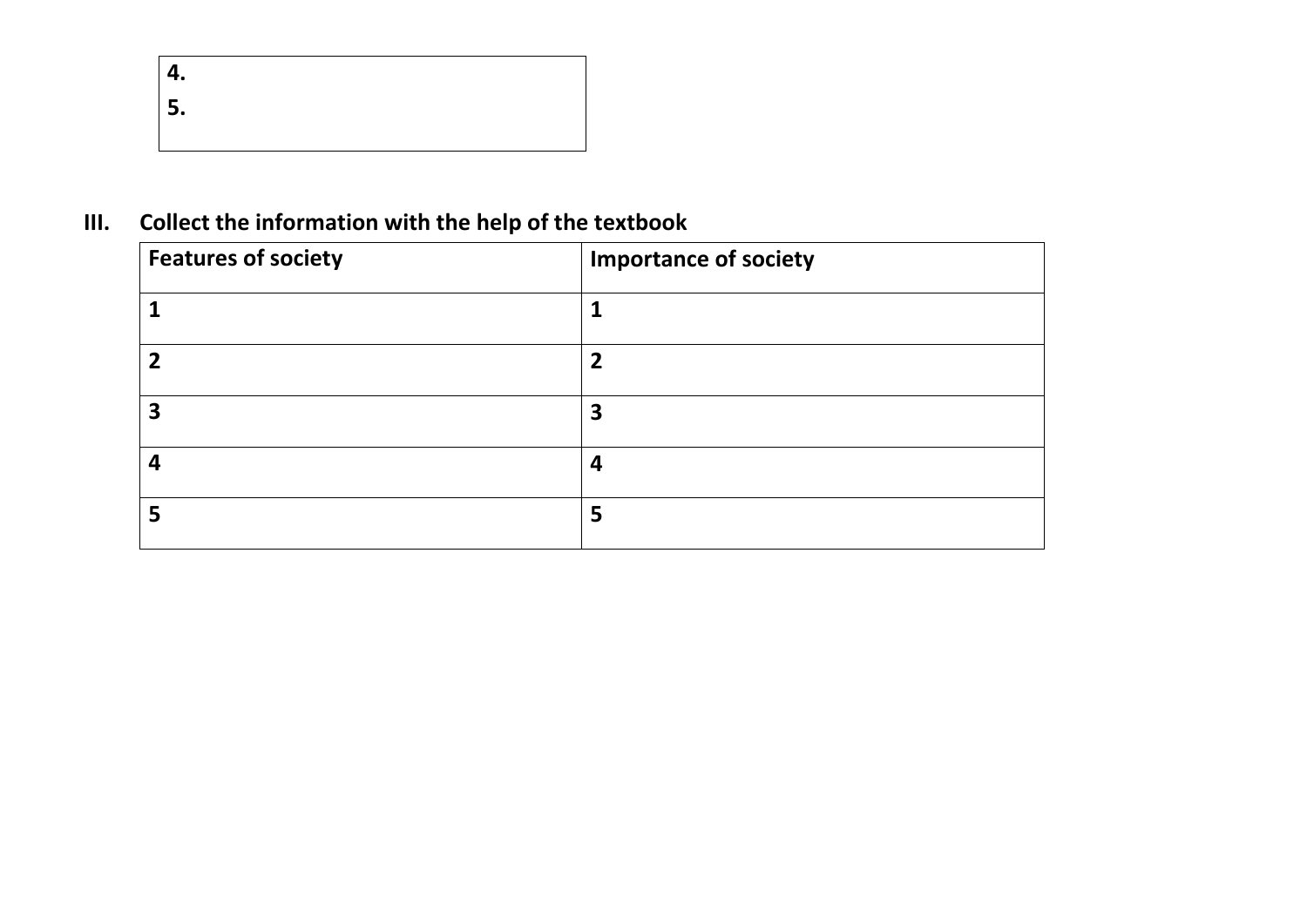#### Geography

#### **Biosphere**

#### **Worksheet number 5**

- Answer the following in one sentence  $\mathbf{L}$ 1) What is Ecology? Ans: The contract of the contract of the contract of the contract of the contract of the contract of the contract of the contract of the contract of the contract of the contract of the contract of the contract of the contr 2) What is air pollution? 3) What is acid rain? 4) What is greenhouse effect? Ans:
- Write short note for the following.  $II.$
- 1) Soil pollution :

2) Biodiversity :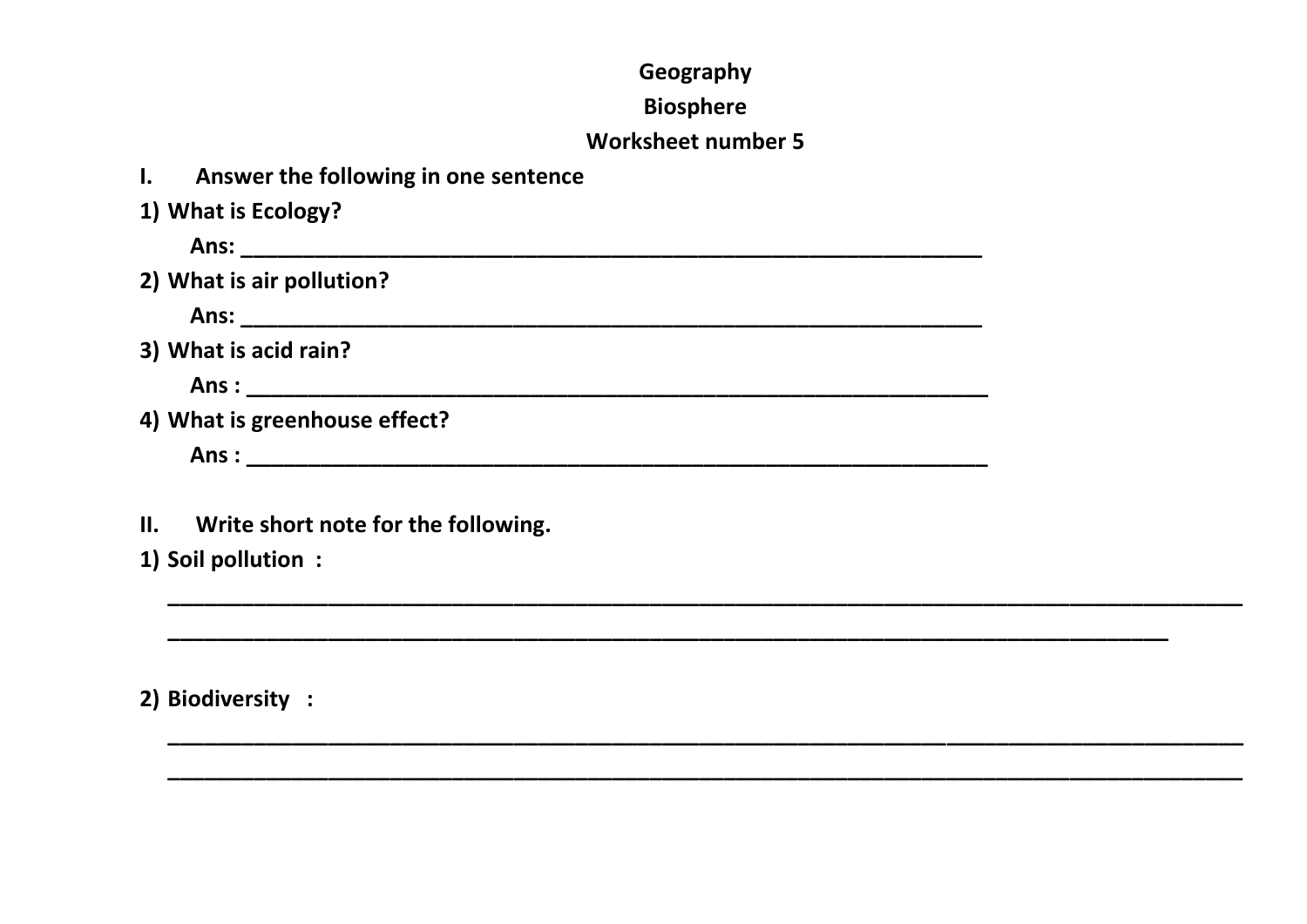3) Lake killer :

 $III.$ Observe the picture and name the types of pollution.







3.-----------------------



-----------------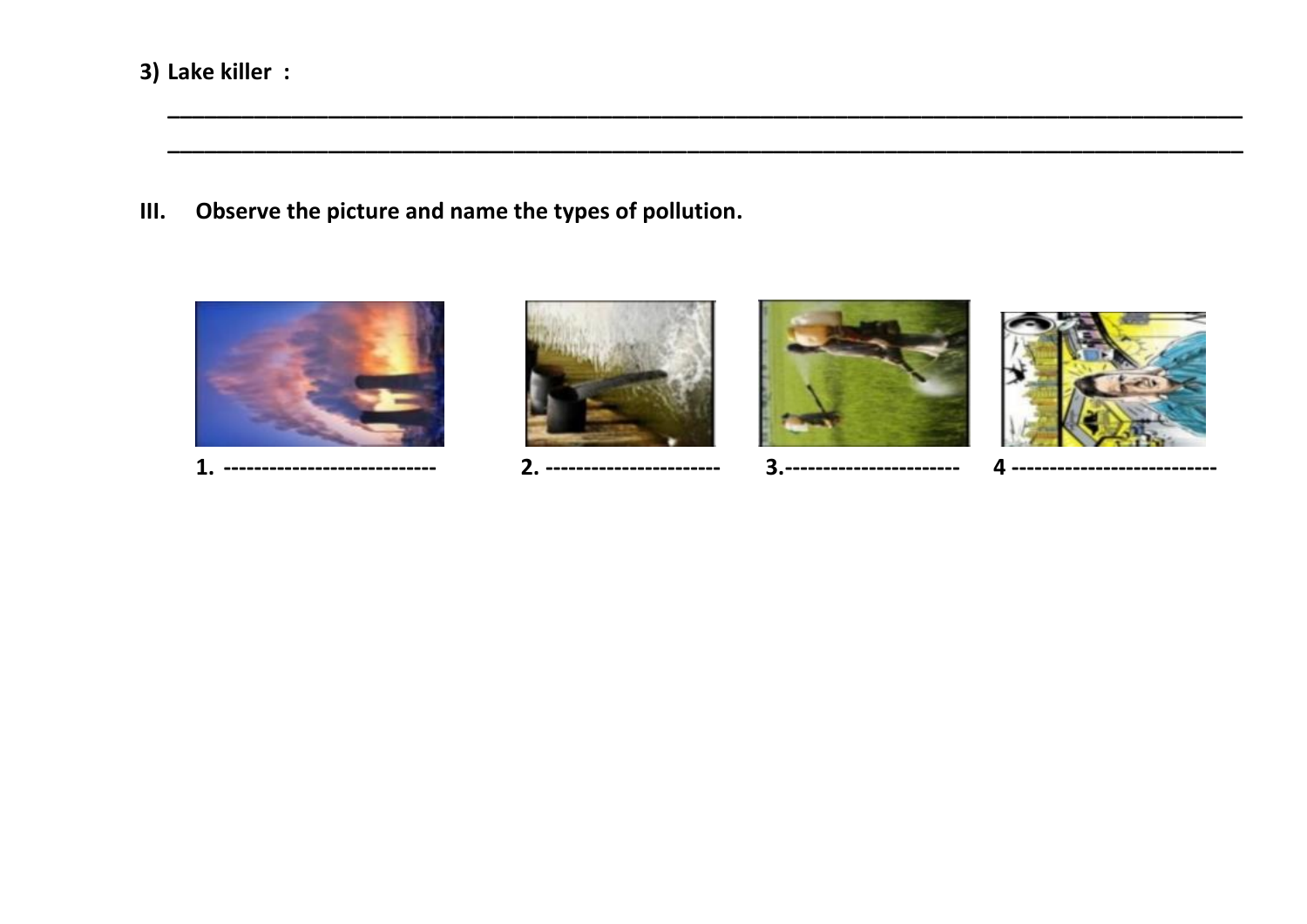#### **Worksheet number 6**

| ь.                         | <b>Choice the correct answer</b>                                                       |               |                                                |           |                                           |
|----------------------------|----------------------------------------------------------------------------------------|---------------|------------------------------------------------|-----------|-------------------------------------------|
|                            |                                                                                        |               | 1) The biosphere is the component of the earth |           |                                           |
|                            | A) First                                                                               | b) Third      | c) Second                                      | d) Fourth |                                           |
|                            | 2)                                                                                     |               | <b>Pollution causes Heart related diseases</b> |           |                                           |
|                            | A) Air pollution                                                                       |               | b) Noise pollution                             |           | c) water pollution d) Radiation pollution |
|                            | Is the study of the interaction of living organisms with their physical chemical<br>3) |               |                                                |           |                                           |
| and biological environment |                                                                                        |               |                                                |           |                                           |
|                            | A) Ecology                                                                             | b) eco-system | c) Biology                                     |           | d) Political science                      |

 **II. Correct the following with the help of the textbook**

|                      | Reasons                 | <b>Measure to control</b> |
|----------------------|-------------------------|---------------------------|
| <b>Air pollution</b> |                         |                           |
|                      |                         |                           |
|                      | $\overline{\mathbf{2}}$ |                           |
|                      | 3                       | э                         |
|                      | 4                       | 4                         |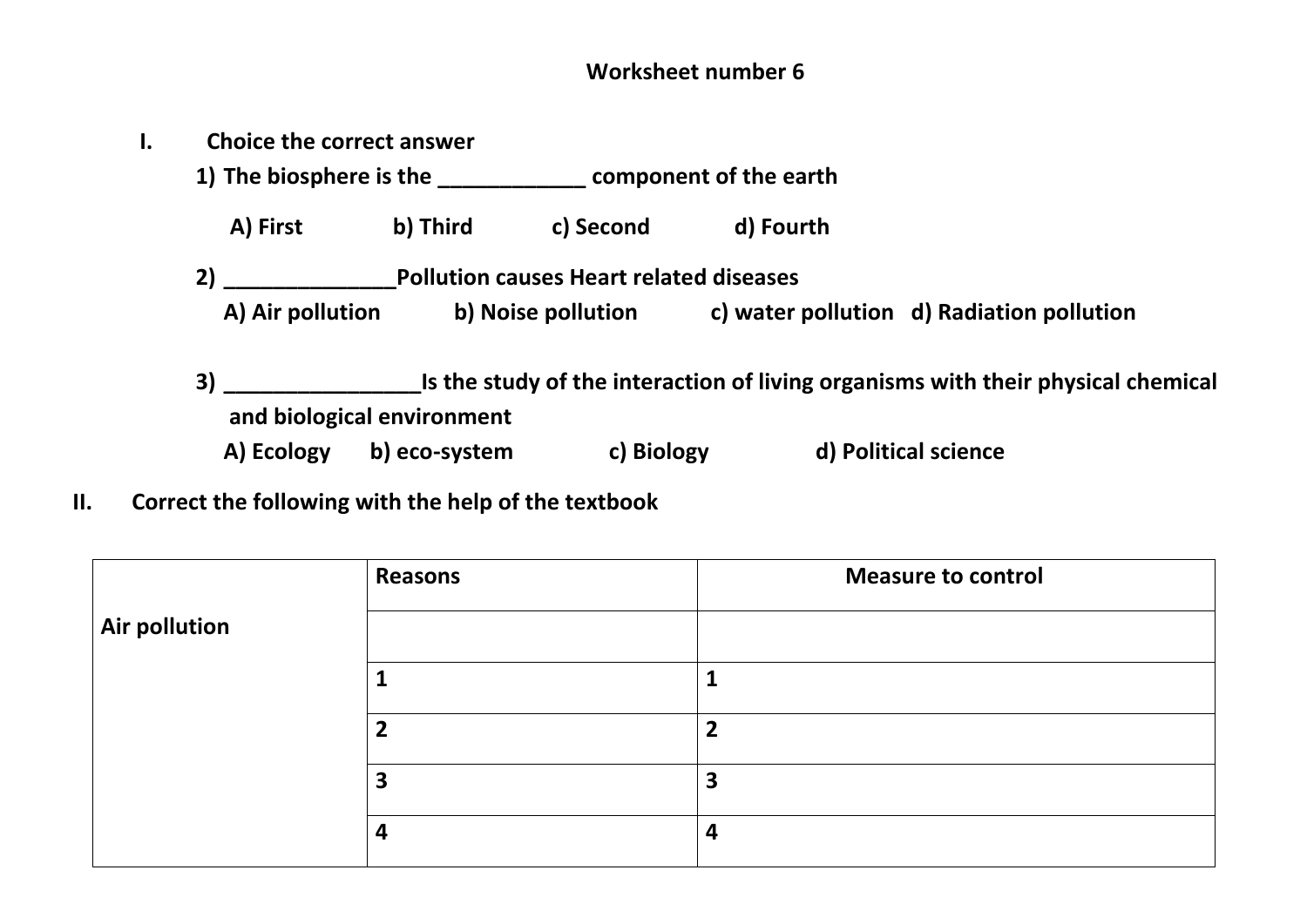| $\vert$ Water pollution |  |
|-------------------------|--|
|                         |  |
|                         |  |
|                         |  |

#### Define the following  $III.$

1) Chlorofluorocarbons:

2) Ozone depletion:

3) Environmental day: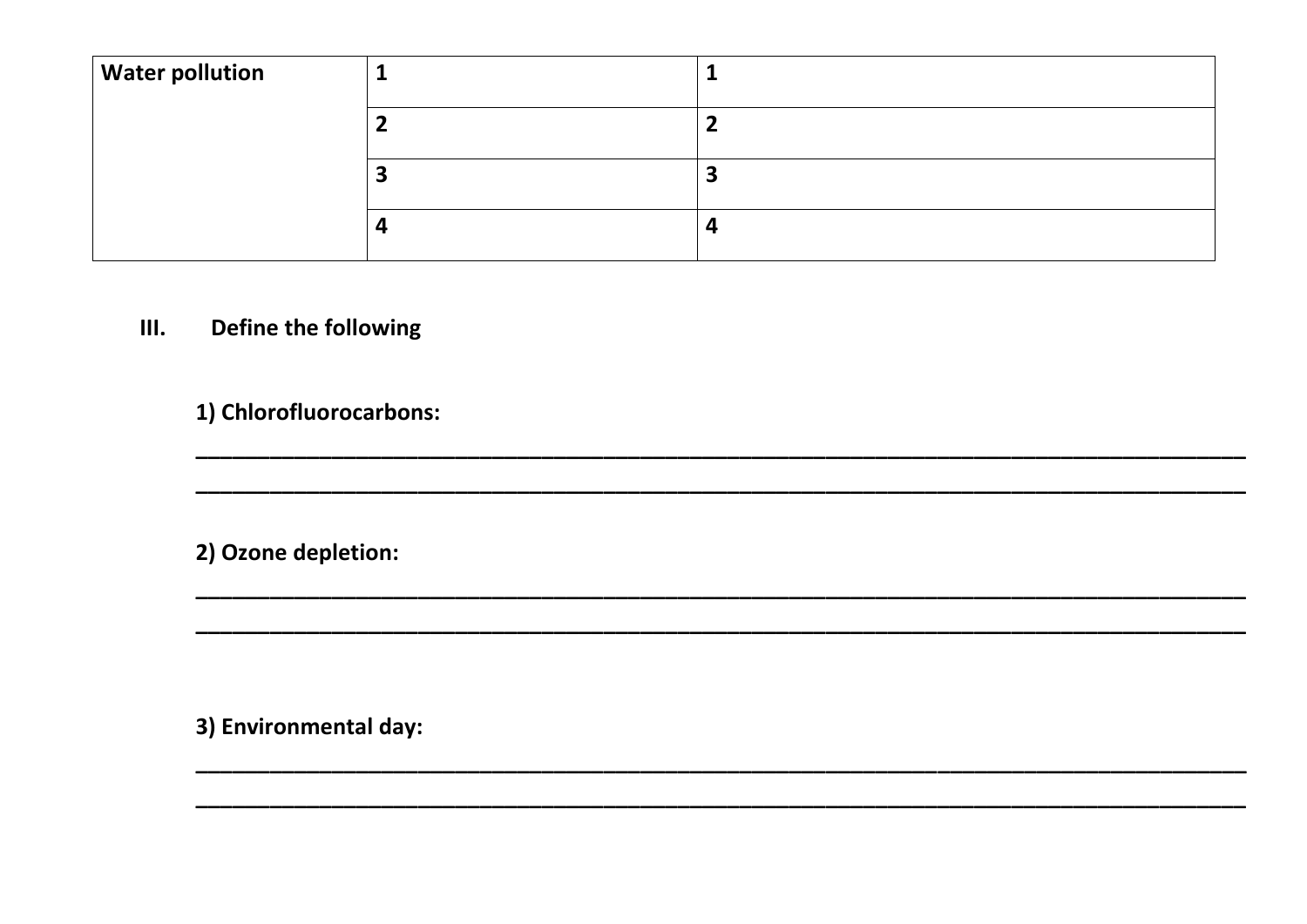#### **Economics**

#### **Government and the economy**

#### **Worksheet number 7**

### **I. Fill in the blanks**

**1) Planning Commission was established in the year\_\_\_\_\_\_\_**

**2) The National Institute for transforming India in (NITI Ayog) was established in the year\_\_\_\_\_\_\_**

**3) The twelfth five year plan is implemented during the year\_\_\_\_\_\_\_\_\_\_\_**

**4) The current rate of poverty in India is about \_\_\_\_\_\_\_\_percent** 

### **11. Collect the information with the help of textbook**

| <b>Agriculture and Rural Development plans</b> | Social sector plans |
|------------------------------------------------|---------------------|
|                                                |                     |
| 7                                              |                     |
| 3                                              |                     |
|                                                |                     |
| 5                                              |                     |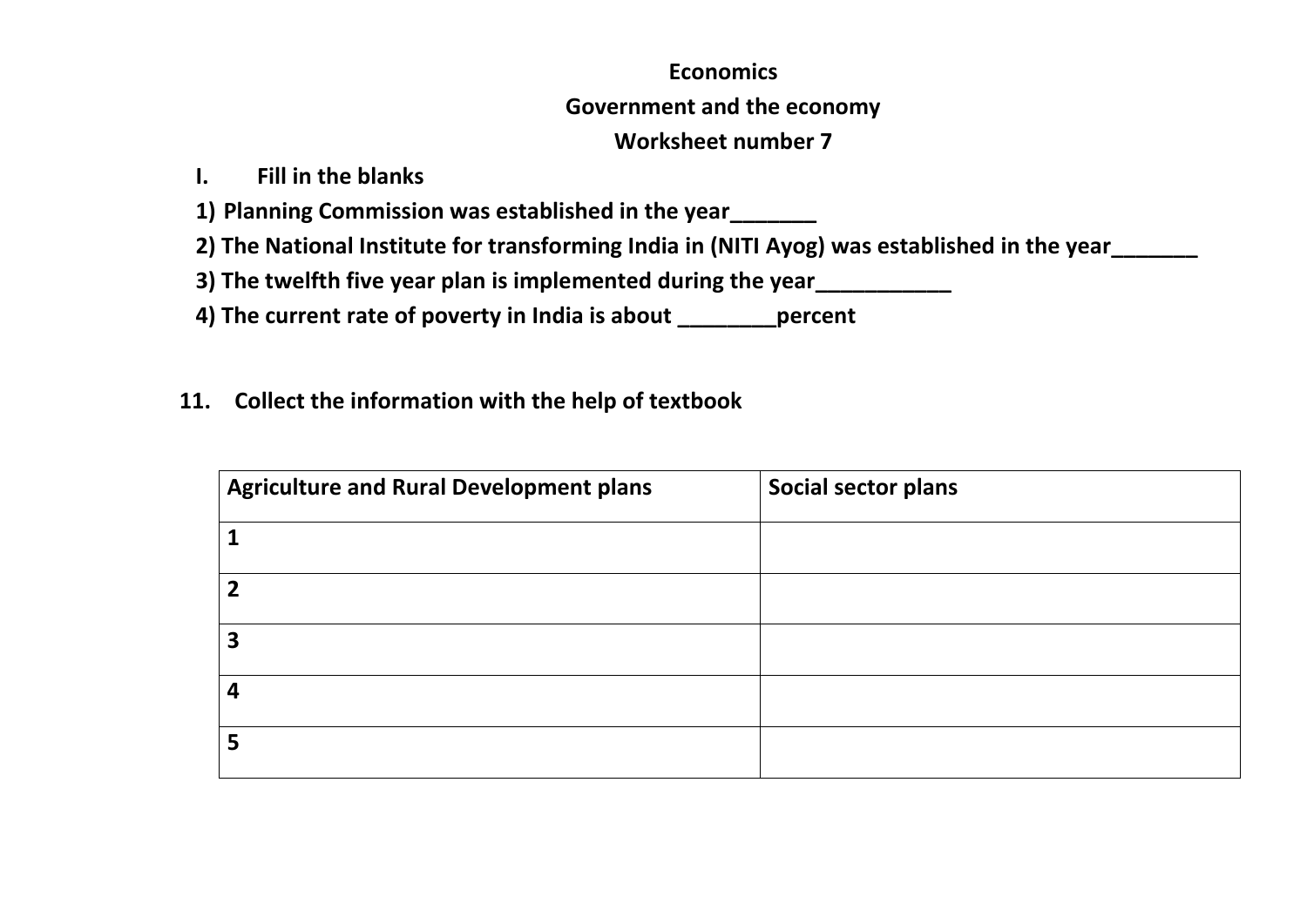**II. Name the government planning programmers.**









**1. 2. 3. 4.**

#### **Worksheet number 8**

**I. Match the following.**

**1) Multinational company Skill enhanced in 25 sectors**

 **4) Swachh Bharat Abhiyan Infosis**

#### **A** B

**2) Digital India Benefits of communication technology 3) Make in India Clean and hygienic India**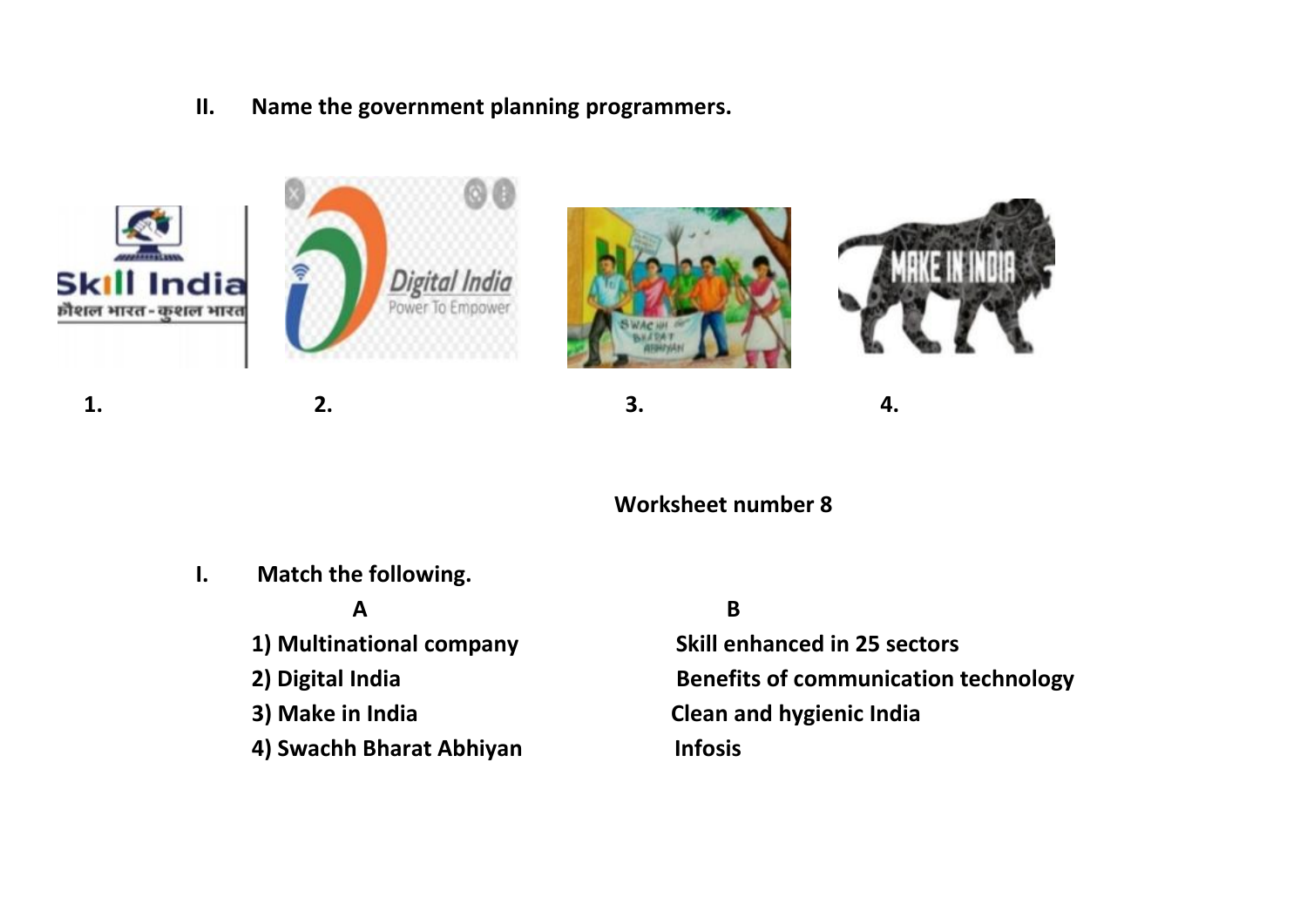| П. |  | Write short note for the following. |  |
|----|--|-------------------------------------|--|
|----|--|-------------------------------------|--|

1) Pradhan Mantri Krishi sinchayi

2) Swachh Bharat Abhiyan:

3) Social Justice:

List out the following  $III.$ 

| Objective of plans in India | Achievements of plans in India | <b>Failures of plans in India</b> |
|-----------------------------|--------------------------------|-----------------------------------|
|                             |                                |                                   |
|                             | $\overline{2}$                 | 2                                 |
|                             | 3                              | 3                                 |
|                             | 4                              | 4                                 |
|                             | 5                              | 5                                 |
| 6                           | 6                              | $6\phantom{1}6$                   |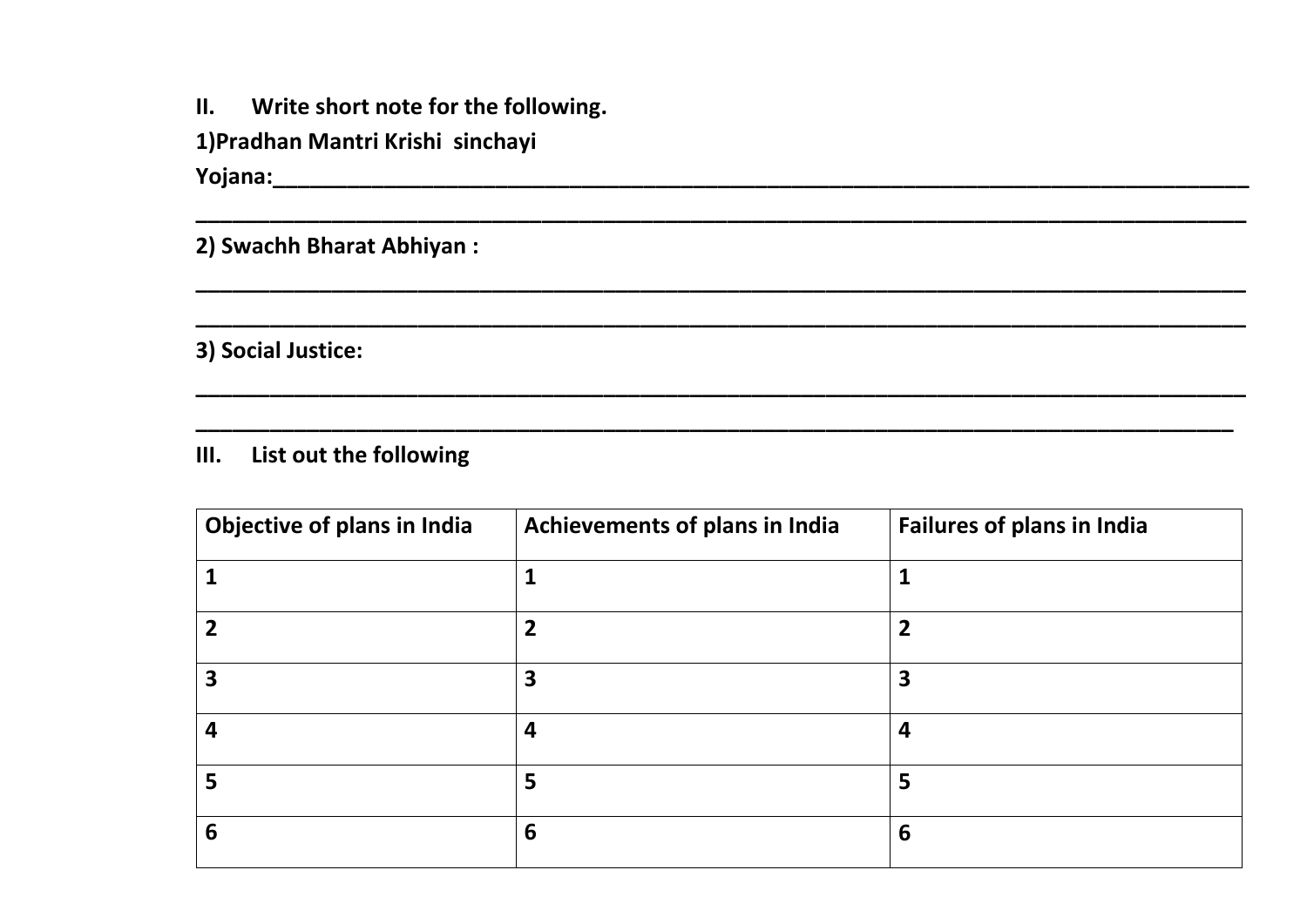# **8th standard alternative Academic calendar March 2021-22 social science**

| SL.       | month                                    | learning competencies                                                                                                                                                                                                                                                                                                                                                             | learning activities                                                                                                                                                               | evaluation                                                                                   |  |
|-----------|------------------------------------------|-----------------------------------------------------------------------------------------------------------------------------------------------------------------------------------------------------------------------------------------------------------------------------------------------------------------------------------------------------------------------------------|-----------------------------------------------------------------------------------------------------------------------------------------------------------------------------------|----------------------------------------------------------------------------------------------|--|
| <b>No</b> |                                          |                                                                                                                                                                                                                                                                                                                                                                                   |                                                                                                                                                                                   |                                                                                              |  |
| 01        | <b>March</b>                             | <b>06.Business studies</b><br>04. Forms of business<br>organization<br>Able to know the types of<br>business organisations<br>Able to list of the features<br>advantages and disadvantages<br>of sole trading concern and<br>partnership firms able to know<br>the partnership registration<br>procedure.<br>Able to describe the Hindu<br>undivided family business<br>concerns. | Collect two advertisements and study them in the<br>context of your lesson.<br>watch the following link and list of the information<br>http://www.youtube.com/watch?v=fGeYc3YMTOs | <b>Complete</b><br>the<br>worksheet<br>number 1<br>complete<br>the work<br>sheet<br>number 2 |  |
|           | <b>Revision and Summative Evaluation</b> |                                                                                                                                                                                                                                                                                                                                                                                   |                                                                                                                                                                                   |                                                                                              |  |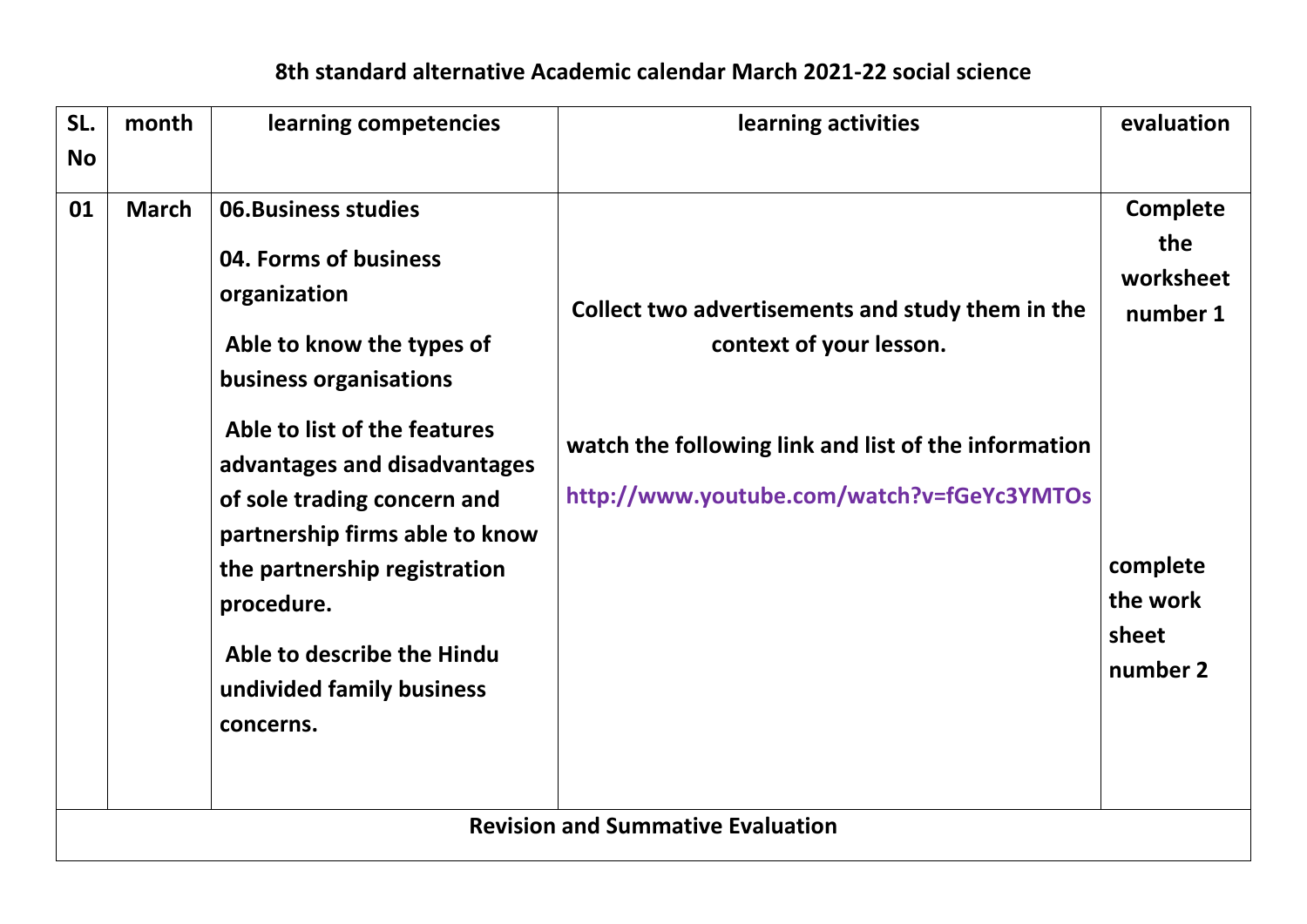#### **Worksheet number 1**

#### **1. Name the different business organizations.**

**\_\_\_\_\_\_\_\_\_\_\_\_\_\_\_\_\_\_\_\_\_\_\_\_\_\_\_\_\_\_\_\_\_\_\_\_\_\_\_\_\_\_\_\_\_\_\_\_\_\_\_\_\_\_\_\_\_\_\_\_\_\_\_\_\_\_\_\_\_\_\_\_\_\_\_\_\_**

**\_\_\_\_\_\_\_\_\_\_\_\_\_\_\_\_\_\_\_\_\_\_\_\_\_\_\_\_\_\_\_\_\_\_\_\_\_\_\_\_\_\_\_\_\_\_\_\_\_\_\_\_\_\_\_\_\_\_\_\_\_\_\_\_\_\_\_\_\_\_\_\_\_\_\_\_**

**\_\_\_\_\_\_\_\_\_\_\_\_\_\_\_\_\_\_\_\_\_\_\_\_\_\_\_\_\_\_\_\_\_\_\_\_\_\_\_\_\_\_\_\_\_\_\_\_\_\_\_\_\_\_\_\_\_\_\_\_\_\_\_\_\_\_\_\_\_\_\_\_\_\_\_**

- **2. Answer the following in one sentence.**
- **1. What are partnership firms?**

**2. Who are sleeping or doormat partners?**

**3. When was partnership firms act passed in India?**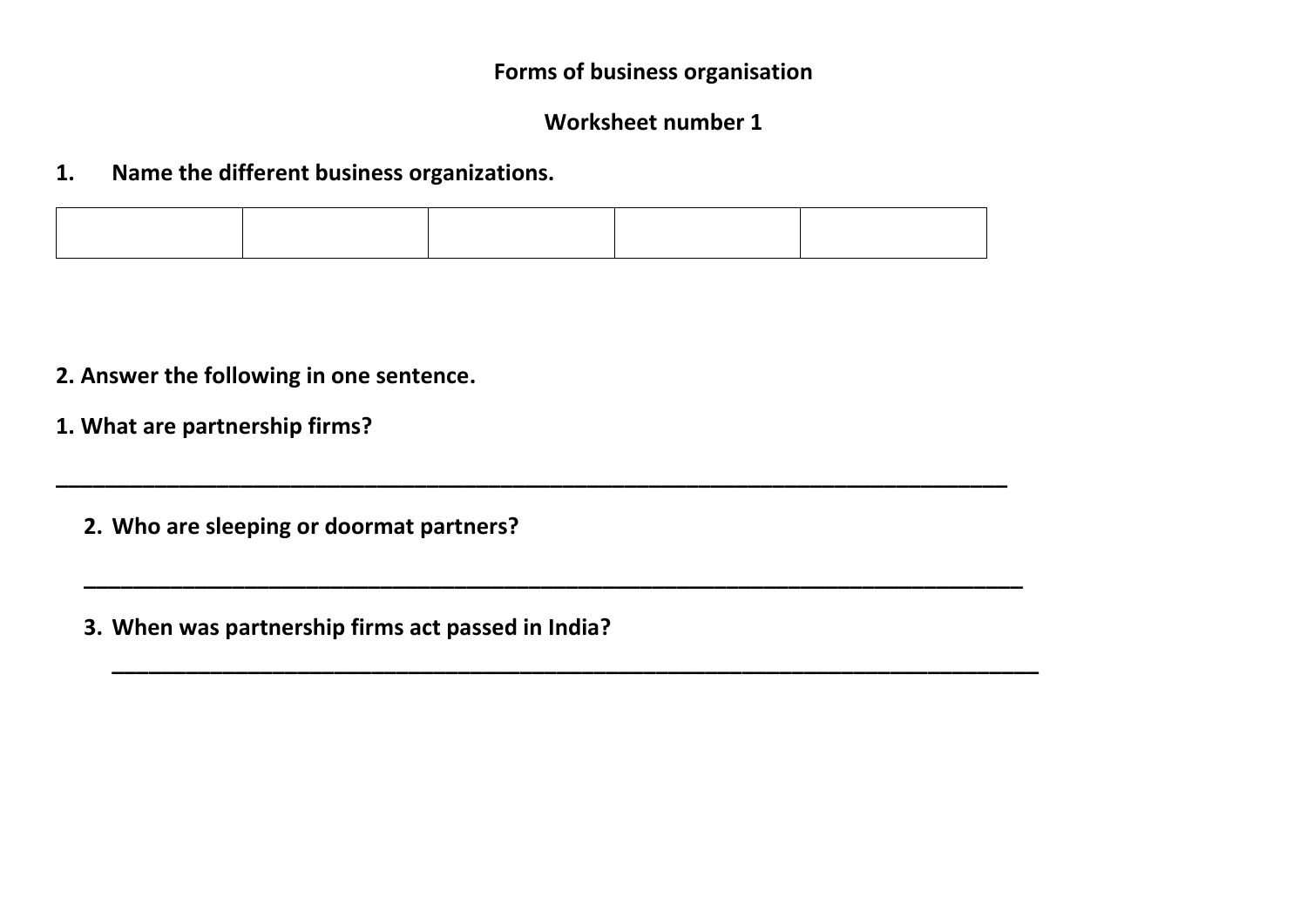| Advantages and sole trading concern | Disadvantages of sole trading concern |
|-------------------------------------|---------------------------------------|
| 1.                                  | 1.                                    |
| 2.                                  | 2.                                    |
| 3.                                  | 3.                                    |
| 4.                                  | 4.                                    |
| 5.                                  | 5.                                    |
| <b>Merits of partnership firms</b>  | <b>Demerits of partnership firms</b>  |
|                                     |                                       |
|                                     |                                       |
|                                     |                                       |
|                                     |                                       |
|                                     |                                       |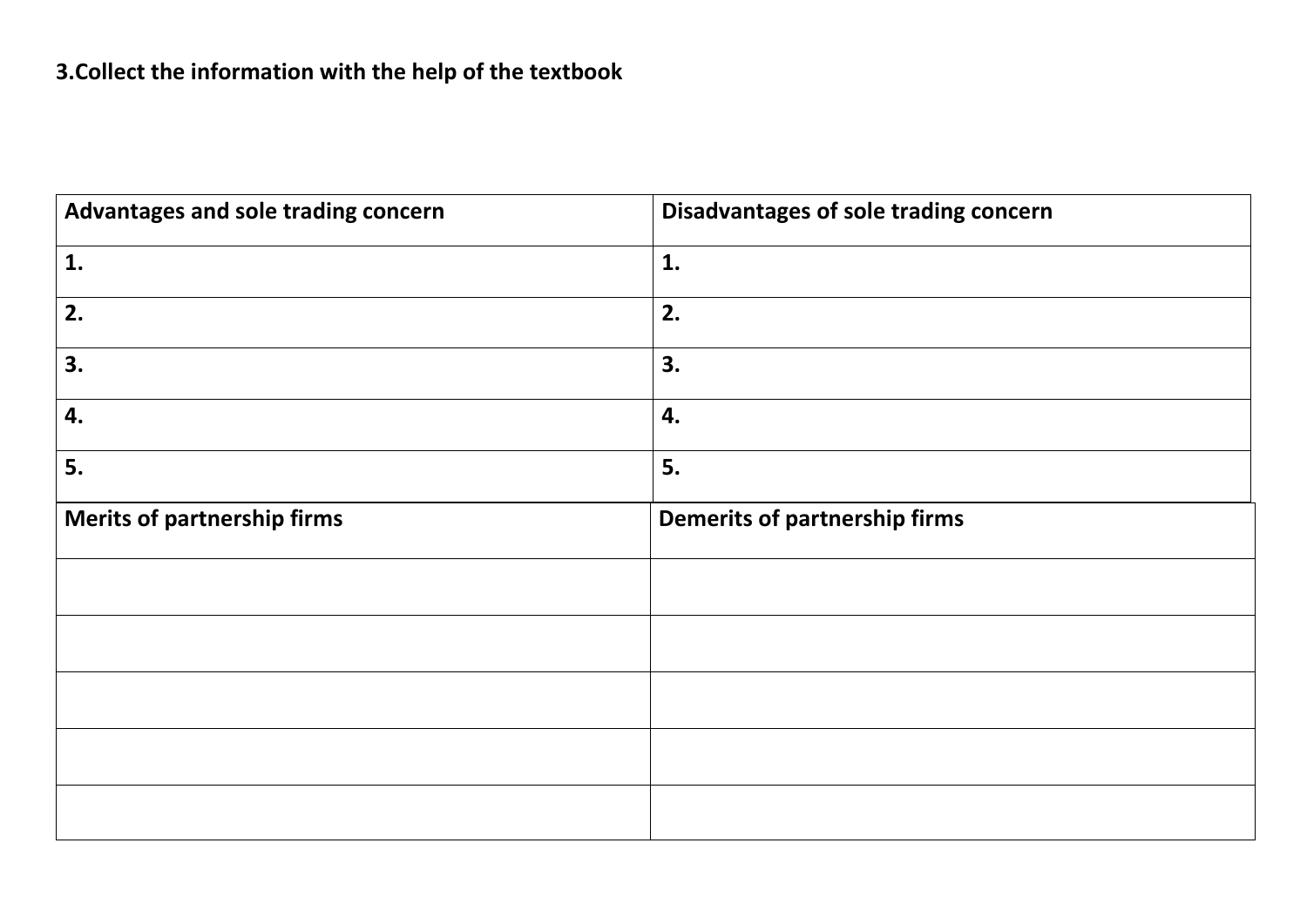#### **Business studies**

**04. Forms of business organization**

**Worksheet number 2**

**1. Fill in the blanks with correct answers**

**1) The head of the Hindu undivided family business is known as** 

**2) The only business concern under private business organisation found in India is\_\_\_\_\_\_\_\_\_\_\_**

**3) The business concern that is owned and managed by a single person is called \_\_\_\_\_\_\_\_\_\_\_**

#### **2. Collect the information with the help of textbook.**

| advantages of registration |  |
|----------------------------|--|
| ш.                         |  |
| 2.                         |  |
| 3.                         |  |
| 4.                         |  |